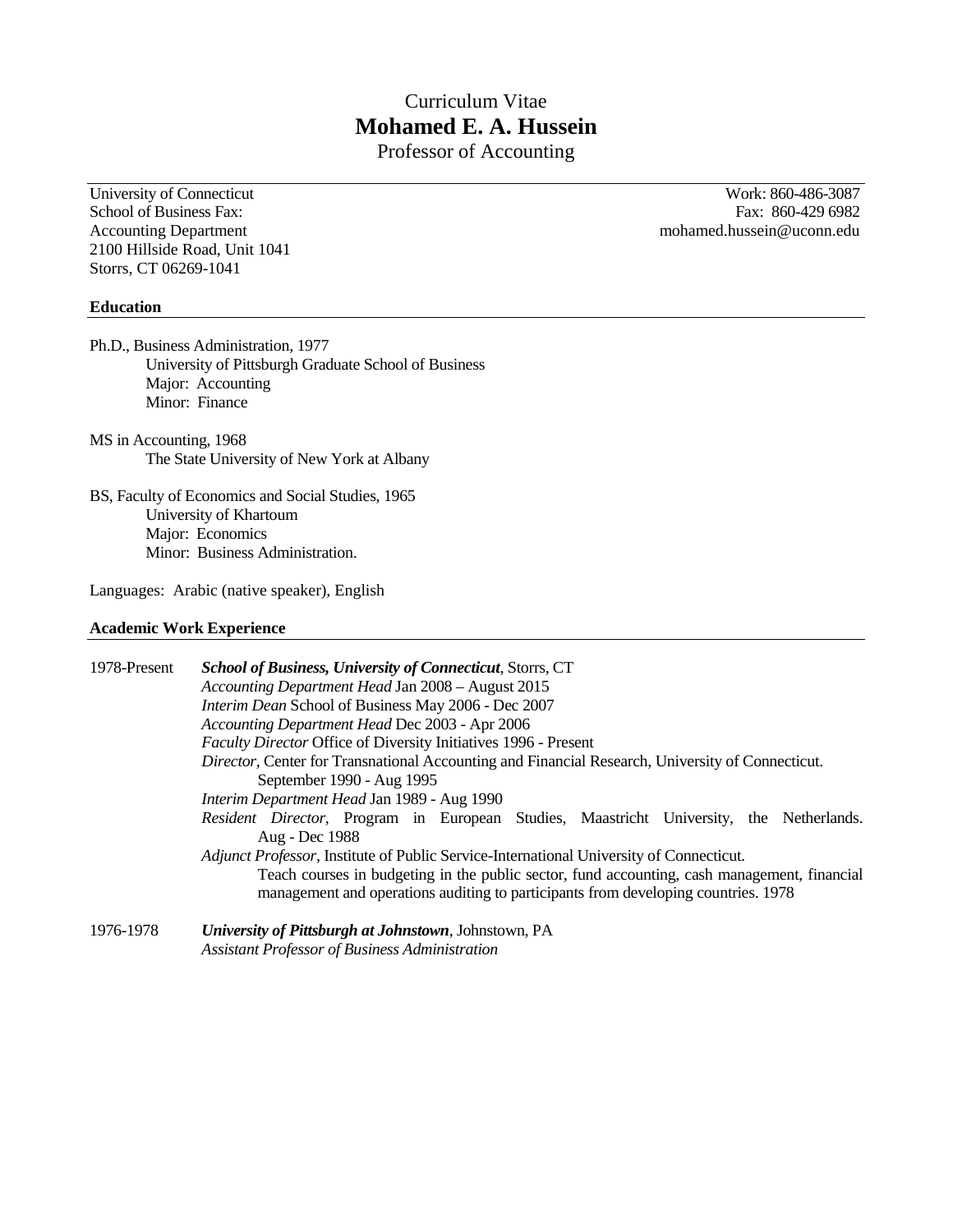#### **Non-Academic Work Experience**

| Jun - Dec<br>1984      | <b>Sudan Development Corporations (SDC), Khartoum, Sudan</b><br><b>Finance Director</b><br>SDC finances development projects, primarily private sector projects, in the Sudan. Most projects are<br>financed jointly with international agencies such as the International Finance Corporation. SDC also<br>invests its foreign currency funds in the Eurodollar market. |  |
|------------------------|--------------------------------------------------------------------------------------------------------------------------------------------------------------------------------------------------------------------------------------------------------------------------------------------------------------------------------------------------------------------------|--|
| Sep 1982 -<br>Aug 1983 | Arthur Andersen & Co., Hartford, Connecticut<br><b>Faculty Resident</b>                                                                                                                                                                                                                                                                                                  |  |
| 1968-1972              | <b>Sudan Industrial Research and Consultancy Institute</b><br>Head, Economic Studies Department<br>Duties included the preparation of feasibility studies of new industrial projects and the design and<br>implementation of accounting, financial and managerial systems for industrial enterprises.                                                                    |  |
| 1971                   | <b>High Authority for Public Sector Corporations, Khartoum, Sudan</b><br><b>Assistant-Secretary for Finance</b><br>Responsible for the supervision of the financial and accounting affairs of all public sector corporations.                                                                                                                                            |  |
| 1965-1966              | <b>Sudan Industrial Research and Consultancy Institute</b><br>Cost Accountant.                                                                                                                                                                                                                                                                                           |  |

## **Teaching Interests**

Managerial and cost accounting, behavioral aspects of accounting, international accounting, financial accounting, accounting for not-for-profit organizations.

## *Courses Taught Regularly:*

Cost Accounting (Undergraduate) Contemporary Managerial Accounting Issues (MS in Accounting) Cost Analysis for Managerial Decisions (EMBA and MBA) Accounting in Organizations (Ph.D.)

#### **PhD Students Advising**

| 1996 | Wafeek Abdel Sayed     |
|------|------------------------|
| 1997 | Kathryn Wickicki       |
| 1997 | Dawn Massey            |
| 1998 | Noah Barsky            |
| 1999 | Martha Howe (Chair)    |
| 1999 | Kinsun Tam             |
| 2001 | Kathy Czyrnik          |
| 2004 | Patrick Kelly (Chair)  |
| 2004 | Michael Kraten (Chair) |
|      |                        |

## **Research Interests**

The change process and diffusion of innovations in the field of accounting, cross-cultural transfer of accounting and financial practices, harmonization of accounting and auditing standards, the impact of tax rules on global competitiveness, the role of accounting in economic development, and the use of accounting information in organizational restructuring.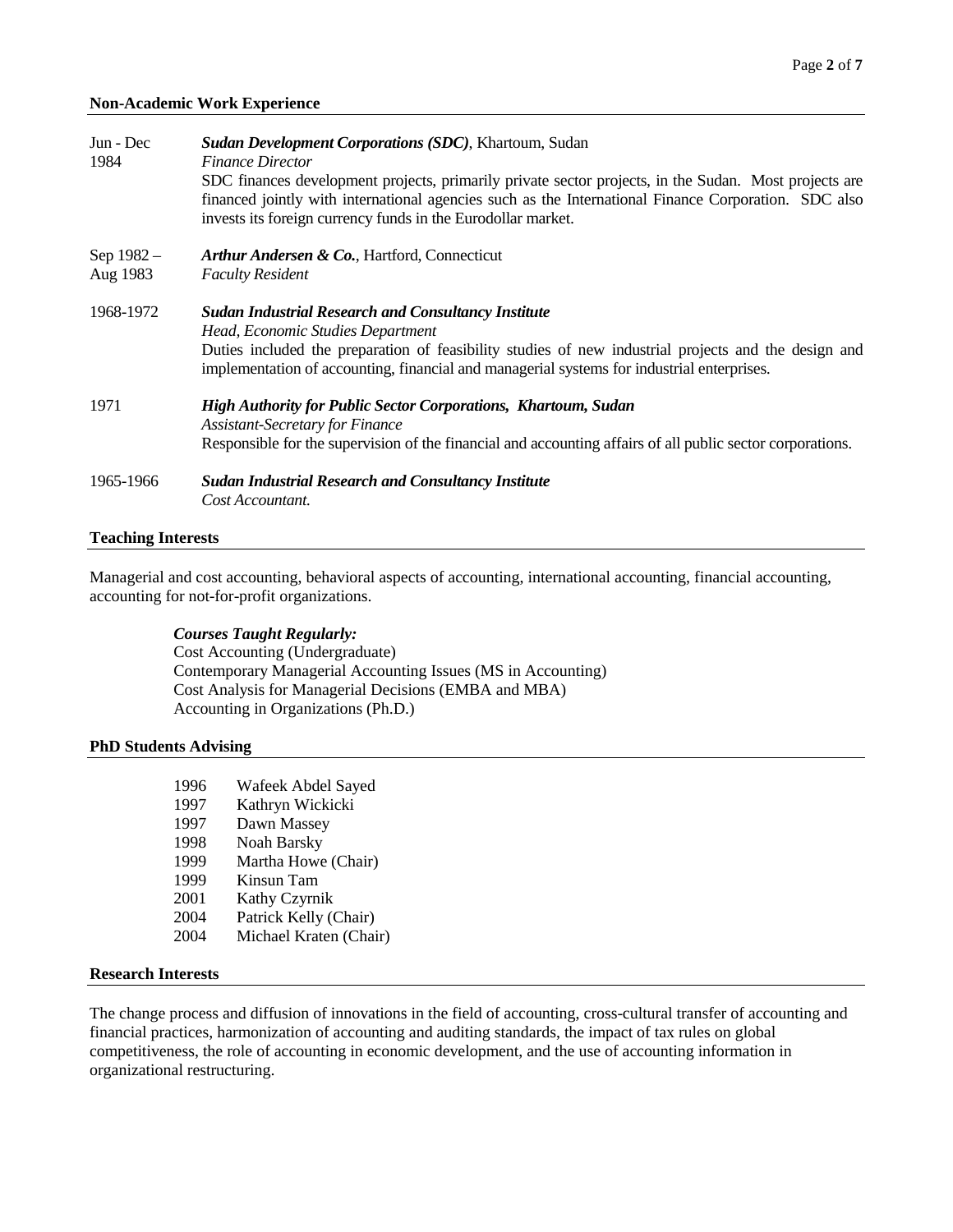### **Grants And Awards**

*Andersen Consulting Research Fellow*, 1993-96.

*Association of Chartered Accountants in the U.S.A International Manuscript Award* for 1993 (with Professor David Guenther).

*School of Business Administrative Corporate Associate Summer Grant*, 1990, 1991 & 1992.

*Peat Marwick Foundation, Research Opportunities in International Business Information*, February, 1990.

Touche Ross Foundation research grant, 1981.

#### **Publications**

#### *Refereed Articles*

- 1. Chan, K. C., Hussein, M. E., Seow, G. S., & Tam, K. Corporate environmental performance, legal origin, investor protection Forthcoming. *Interdisciplinary Environmental Review*.
- 2. Mohamed E. Hussein Agricultural Productivity and Food Security in Cuba, Chapter in Cuba in Transition: Lessons from a Faculty Development in International Business Program. Kislaya Prasad and Rebecca L. Bellinger editors University of Maryland CIBER 2018.
- 3. Hussein, M.E., M. Kraten, G.S. Seow and K. Tam. Influences of Culture on Transfer Price Negotiation. *The International Journal of Accounting*, 2017, Volume52, No. 3. Pp 227-237.
- 4. Hussein, M.E. Internal Control: An Important Tool for Small and Medium-Sized Enterprises. Chapter in Enterprise Risk Management for Small and Medium-Sized Enterprises, Editor Jayaraj (Jay) Vadiveloo, Society of Actuaries, Schaumburg, Illinois 2015.
- 5. Hussein, M.E., G. S. Seow and K. Tam. "Assessment of the Costs and Benefits of Environmental Investment." Proceedings of the 2nd International Conference on Sustainable Intelligent Manufacturing. H. Bartolo et al. 2013, IST Press, pp. 613-617, Lisbon Portugal.
- 6. With J. S Chang, G. Fernando and K. Tam. Internal Control Computerization for Derivatives, *The International Journal of Digital Accounting Research*, Vol. 12, 2012, pp.121-144.
- 7. Extended Enterprise: an Expanding Concept that is Changing How Businesses Operate. Proceedings of Sustainable Intelligent Manufacturing. H. Bartolo et al. 2011, IST Press, pp. 513-521, Lisbon Portugal.
- 8. With K. Tam, Pilgrims Manufacturing, Inc.: Activity-Based Costing versus Volume-Based Costing, *Issues in Accounting Education*, vol. 19, No. 4, pp. 539-553, November 2004.
- 9. With K. Tam, "Enterprise Extension Through Extensible Markup Language", *The International Journal of Digital Accounting Research,* vol. 2, no. 4, pp.157-194, July-December 2002.
- 10. With G.S. Seow, "Investors: What's Being Done About Misleading Financial Reports?" *The Journal of Corporate Accounting & Finance*, v 13 no. 6, 55-65 (2002).
- 11. With J. Gangolly, G. S. Seow and K. Tam "Harmonization of the Auditor's Report." *The International Journal of Accounting*, v 37, no. 3, pp. 327-346 (2002).
- 12. Hussein, M.E., and D. Guenther, Does our Tax System Tie the Hands of U.S. Multinationals? *The Journal of Corporate Accounting & Finance*, v 11 no. 6: 19-22 (2000).
- 13. With N. Barsky and S. Jablonsky, "Analysis of Management Communications: The Case of Organizational Downsizing." *Accounting, Auditing & Accountability Journal*, 1999, vol.12, No. 5, pp.583-604.
- 14. With A. Rosman, "The Ex Ante Role of Behavioral Research in Setting Financial Accounting Policy" chapter 7 in V. Arnold and S. G. Sutton, editors, *Behavioral Accounting Research: Foundations and Frontiers*, 1997, Sarasota, FL: American Accounting Association, 222-246.
- 15. With J. S. Gangolly, "Generally Accepted Accounting Principles: Perspectives from Philosophy of Law," *Critical Perspectives on Accounting*, Vol. 7, No. 4, August 1996, 383-407.
- 16. "A Comparative Study of Cultural Influences on Financial Reporting in the US and the Netherlands," *The International Journal of Accounting*, Vol. 31, No. 1, 1996, pp. 95-120. Another version of this study was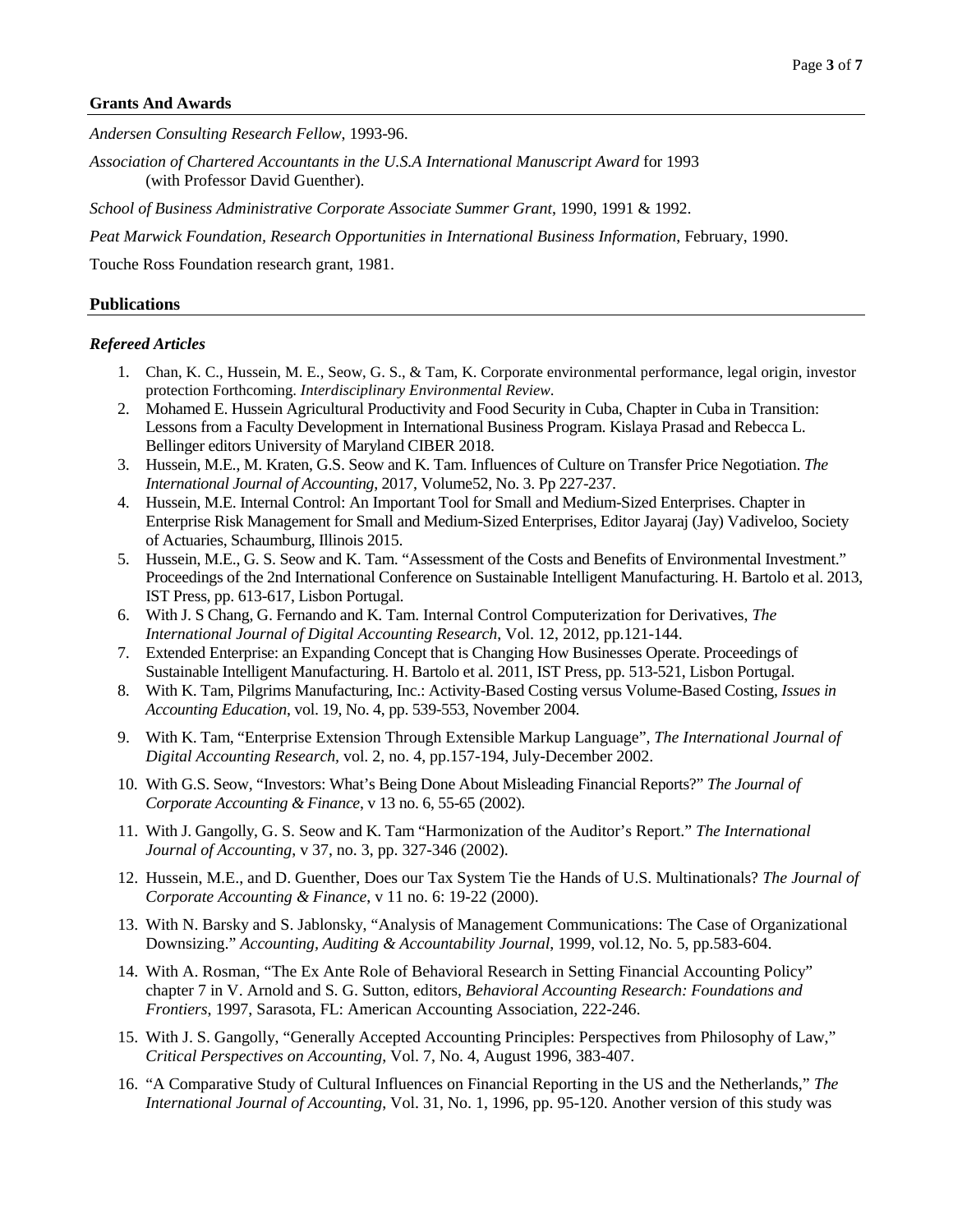published in *Manuscripts of the American Accounting Association's International Accounting Research Conference*, Santa Clara, Calif., 1992, 1-53.

- 17. With D. A. Guenther, "Accounting Standards and National Tax Laws: The IASC and the Ban on LIFO," *Journal of Accounting and Public Policy*, Vol. 14, No. 2, Summer 1995, 115-141.
- 18. With T. Fogarty and J. E. Ketz, "Political Aspects of Financial Accounting Standard Setting in the US." *Accounting, Auditing & Accountability Journal*, 7(4), 1994, 24-46.
- 19. "Culture and Financial Reporting: A U.S. -Dutch Comparison," *De Accountant* (Netherlands), October 1993, 78-80.
- 20. With T. Fogarty and J. E. Ketz, "A Critical Assessment of FASB Due Process and Agenda Setting," *Research in Accounting Regulation*, 1992, Vol. 6, 25-38.
- 21. With J. E. Ketz, "Accounting Standard Setting in the U.S.: An Analysis of Power and Social Exchange", *Journal of Accounting and Public Policy*, Spring 1991, 59-81.
- 22. With C. T. Norgaard, "The Managerial Accounting Component of Elementary Accounting," *The* Journal *of Accounting Education*, Vol. 8, 77-92, 1990.
- 23. With M. R. Gujarathi, "A Basic Program to Select Optimal Depreciation Methods for Small Businesses," *Computers in Accounting*, August 1988, 46-49.
- 24. With M. R. Gujarathi, "Optimal Depreciation Methods for Small Business Firms Under the Tax Reform Act, 1986," *Connecticut CPA Quarterly*, June 1988, 12-17.
- 25. With M. Gujarathi, "Accounting for Exchange Rate Changes by Companies in Developing Countries." *Proceedings of the Sixth International Conference on Accounting Education*, Kyoto, Japan, October 1987, 775-784.
- 26. With V. Bavishi and J. Gangolly, "International Similarities and Differences in the Auditor's Report," *Auditing: A Journal of Practice and Theory*, Fall 1986, Vol. 6, No. 1, 124-133.
- 27. With R. F. Kochanek, "Leasing After the Tax Equity and Fiscal Responsibility Act (TEFRA)," *Financial Executive*, January 1986, 9-12.
- 28. With H. K. Hobbs, "A Compendium of Internal Control Procedures for Small Business," *The CPA Journal*, May, 1985, 26-34. (Selected as one of the 5 top articles of the year by the Journal readers.)
- 29. "Consulting as a Teaching Tool," *Advances in Accounting*, Spring 1985, 101-111.
- 30. "The Influence of Language on Human Information Processing and the Formulation of International Accounting Standards," *International Journal of Management*, December 1984, 17-26.
- 31. "Internal Control and Security of Microcomputers," *Connecticut CPA Quarterly*, December 1983, 6-7.
- 32. "There is a Need for a Fund Statement," *Sudan Journal of Economic and Social Studies*, Vol. 4, No. 1, 1982, 77-88.
- 33. With D. Droppo, "Independence Issues in the Review of Small Business Financial Statements," *Connecticut CPA Quarterly Review*, March, 1982, 12-13.
- 34. "The Translation Problem in International Accounting Standards," *International Journal of Accounting*, Fall 1981, 147-155.
- 35. "The Presence of a `Third Culture' in a Western Setting," *Human Resource Management*, Spring 1981, pp. 31-35.
- 36. "The Innovative Process in Financial Accounting Standards Setting," *Accounting, Organizations and Society*, February, 1981, 27-37.
- 37. With J. E. Ketz, "Ruling Elite of the FASB: A Study of the Big Eight," *Journal of Accounting, Auditing and Finance*, Summer 1980, 354-367.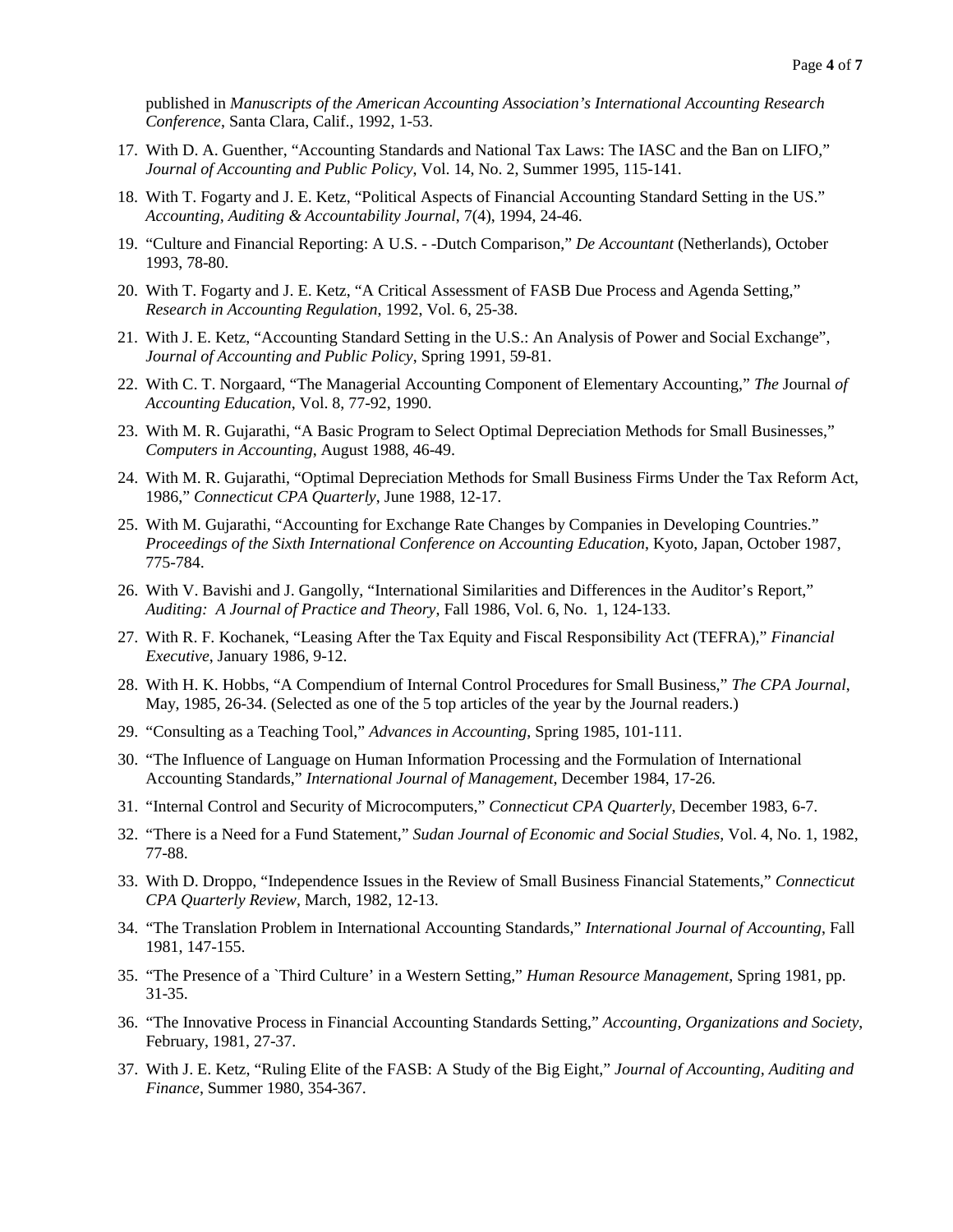## *Monographs and Booklets*

Tracking & Controlling Costs: 25 Keys to Cost management, (the New York times Pocket MBA series, 1999).

Accounting and Control Systems for Small Business: Text and Cases, (New York: Touche Ross Foundation, 1983).

With A. Rich, Starting a Small Business in Connecticut, November 1980.

## *Proceedings and Miscellaneous Publications*

Hussein, M. E. From partnering to Road Maps, *The Journal of Corporate Accounting & Finance*, v 11 no. 4: 73-75 (2000)

Hussein, M. E. Assurance Services Are a Growth Area, *The Journal of Corporate Accounting & Finance*, v 12 no. 1: 69-70 (2001)

Hussein, M. E. Controlling Your Cost, *The Journal of Corporate Accounting & Finance*, v 12 no. 3: 85-87 (2001)

With J. Gangolly and G. Seow, "Harmonization of the Auditor's Report" American Accounting Association & KPMG Peat Marwick International Accounting Research Conference, Montvale, New Jersey, March 20-22, 1997.

With D. A. Guenther, "The Impact of Tax Laws and Transaction Costs on the Competitiveness of U S Multinationals," Eighth Asian - Pacific Conference on Accounting Issues, Vancouver, Canada, October 13-16, 1996.

With M. R. Gujarathi, "The Acceptance of International Accounting Standards by Developed Countries: The Case of the U.S." Seventh Asian - Pacific Conference on Accounting Issues, Seoul, Korea, November 8-11, 1995.

With D. A. Guenther, "The Impact of Tax Laws and Transaction Costs on the Competitiveness of U. S. Multinationals," National Meeting of the American Accounting Association, Orlando, Florida, August 12-16, 1995.

With D. Guenther, "The impact of Tax Laws and Transaction Costs on the Competitiveness of Multinational Corporations," 17th Annual Congress of the European Accounting Association, Venice, Italy, April 6-8, 1994.

With D. Guenther, "The U.S. Should have Pushed for the Adoption of the IASC E38", 16<sup>th</sup> Annual Congress of the European Accounting Association, Turku, Finland, April 28-30, 1993.

With J. Gangolly, "Generally Accepted Accounting Principles: A Perspective from Jurisprudence and Political Philosophy", 16<sup>th</sup> annual Congress of the European Accounting Association, Turku, Finland, April 28-30, 1993.

"The Cultural Context of Financial Reporting: the Case of the U.S. and the Netherlands",  $15<sup>th</sup>$  Annual Congress of the European Accounting Association, Madrid, Spain, April 22-24, 1992.

With H. M. O'Neill, J. C. Bedard and M. Gujarathi, "Research on Decline in Strategy, Organization Theory and Accounting: Integrating Diverse Perspectives", 14<sup>th</sup> Annual Congress of the European Accounting Association, Maastricht, the Netherlands, April 10-12, 1991.

"Harmonization or Reconciliation? An Analysis of Social and Cultural Influences on Financial Reporting in the U.S. and the Netherlands", 13th Annual Congress of the European Accounting Association, Budapest, Hungary, April 18th-20th, 1990.

With M. R. Gujarathi, "Management of Foreign Exchange Rates by Companies in Developing Countries", Proceedings of the Second International Conference; Managing in a Global Economy II, Athens, Greece; Eastern Academy of Management, June 14-19. 1987, 72-76.

With C. T. Norgaard, "A Review of the Basic Managerial Accounting Course," 1987 Southeast Regional Meeting of the American Accounting Association, Atlanta, Georgia.

With M. R. Gujarathi, "Computer Aided Decision Analysis for Small Business," Abstracts of the American Accounting Association National Meeting, New York City, August 1986.

With R. J. Bartkowski, "Establishing Administrative Judges as an Extension of the Regulatory Agency Nature of the FASB", Ohio Region Meeting of the American Accounting Association, Columbus, Ohio, May 1985.

With M. R. Gujarathi, "Optimal Depreciation Methods for Small Business Firms under the Economic Recovery Tax Act, 1981", Ohio Region Meeting of the American Accounting Association, Oxford, Ohio, May 1984.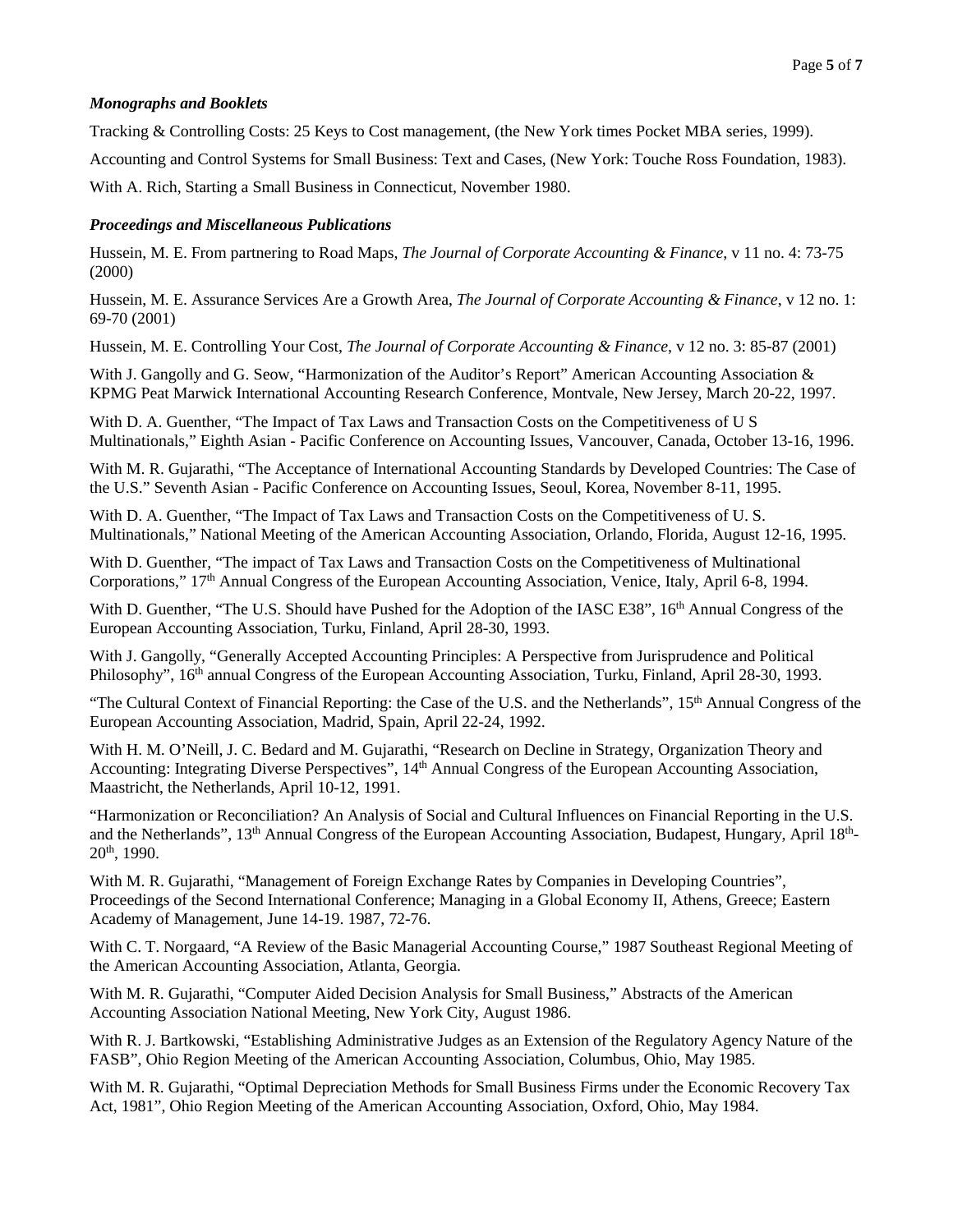"A Pedagogical Experiment: Student Consulting," Mid-Atlantic Regional Meeting of the American Accounting Association, April 1982.

With V. B. Bavishi, "The Auditor's Report: Proposed IFAC Guideline and Current Worldwide Practices," Annual Meeting of the American Accounting Association, San Diego, August 1982.

A book review of African Businessmen & Development in Zambia, Contemporary Sociology, 189-190, February 1982.

Acct 298, Accounting and Control Systems for Small Business. Course outline published in Accounting Trends XVI, T.J. Burns, Editor, McGraw Hill, 1982.

With M. Gambola and J. E. Ketz, "Accounting and the Accounting Establishment," Northeast Regional Meeting of the Institute of Decision Sciences, Boston, Mass., April 1981.

With J. E. Ketz and A. Rich, "Some Congressional Perceptions of the Setting of Financial Accounting Standards." Mid-Atlantic Regional Meeting of the American Accounting Association, April 1980.

"Resolving Differences in the Financial Accounting Standards Setting," Annual Meeting of the American Accounting Association Boston, August 1980. This paper has also been issued as a working paper.

## *Completed Working Papers*

With M. Kraten and K Tam Influence of Culture on Transfer Price Negotiation. Second round review at The International Journal of Accounting.

An Instructional Module of Computerized Internal Controls: Relational Database Management Systems Approach, with J. S Chang, G. Fernando and K. Tam to be submitted to *Issues in Accounting Education*

#### **Service**

# *National and Regional* Editorial Board, *Issues in Accounting Education*

Editorial Board, *International Journal of Accounting* Northeast Region Coordinator, International Section, American Accounting Association International Program Coordinator Northeast Regional Meeting. Dissertation Award Committee, International Section, American Accounting Association Ad hoc reviewer, Accounting Horizons, Accounting Review, Accounting Enquiries Community Accounting Aid & Service, Inc. *University* Board of Trustees Honors and Awards Committees University Senate Member, Board of Trustees Honors and Awards Committee. Member, University Interdisciplinary Courses Committee. Member, Centers and Institutes Review Committee. Member, University Freshman Year Experience Faculty Oversight. Faculty Standards Committee (Chair) Senate Budget Committee Committee on the War in Iraq (Co-Chair) President's Task Force on Sweatshops (Chair) UConn Foundation Board International Undergraduate Program Committee Advisor Student Union Board of Governors Member UConn Co-op Board of Directors Advisor African Students Association